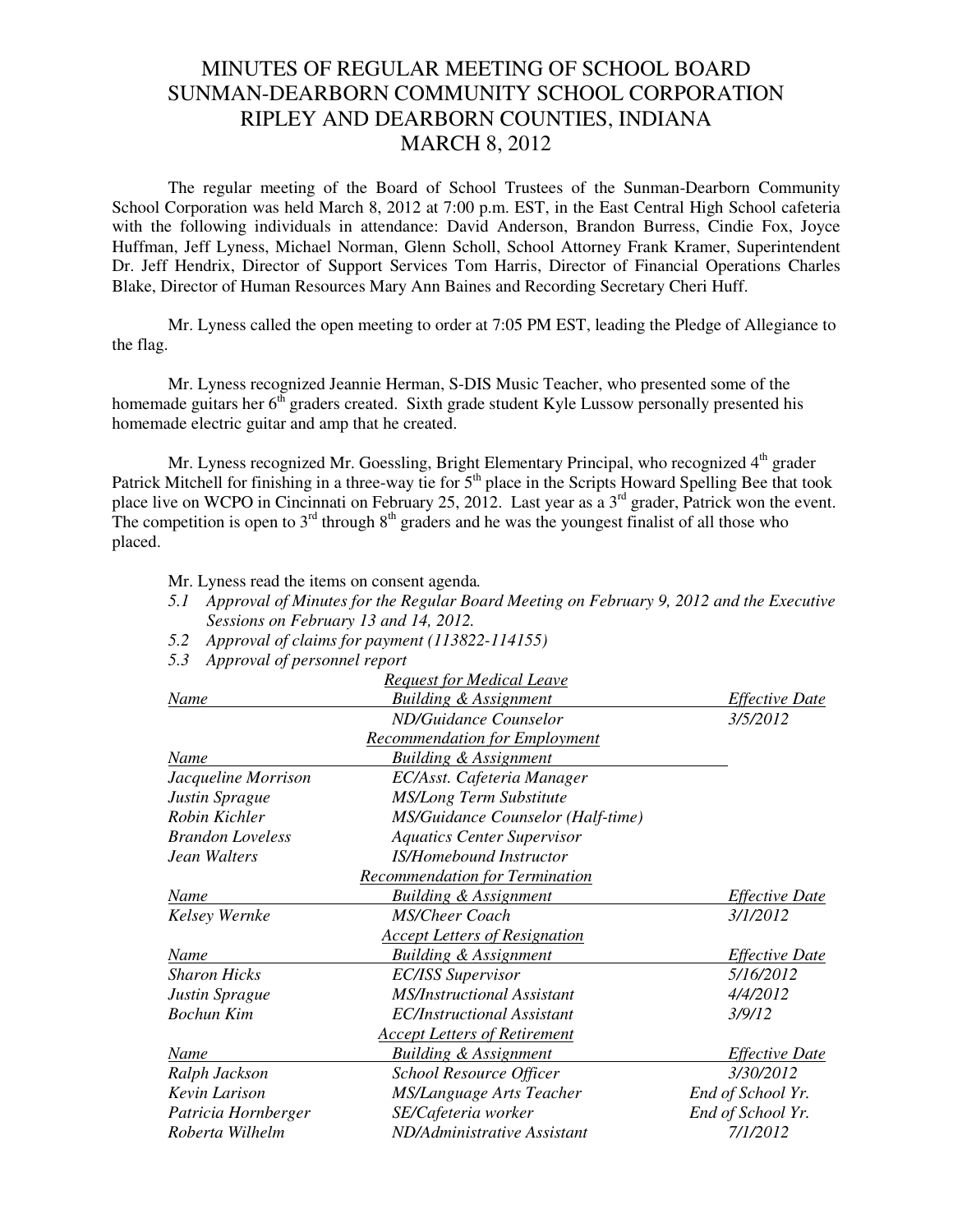|                      | <i>Request for Change in Contract</i>      |                       |
|----------------------|--------------------------------------------|-----------------------|
| Name                 | Building & Assignment                      | <i>Effective Date</i> |
| <b>Shirley Lemon</b> | ROD/Educational Consultant                 | 2/20/2012             |
|                      | $(4 \text{ days per wk to 5 days per wk})$ |                       |

*5.4 Approval of overnight field trip* 

• *Heather Zins and 20 ECHS Softball players going to a tournament at Ben Davis High School; leaving on 4/20/12 and returning on 4/21/12.* 

*Dr. Hendrix recommended that the Board approve with one motion and one vote the Consent Agenda Items 5.1 through and including 5.4 as presented.* 

Mrs. Fox made a motion, seconded by Mr. Norman, to approve the consent agenda items as recommended. The motion carried by voice vote.

Mr. Lyness asked for nominations and seconds for Board members to serve on the negotiation committee. Mr. Norman nominated Mr. Scholl, seconded by Mr. Burress. Mr. Scholl nominated Mr. Norman, seconded by Mrs. Fox. Mrs. Fox nominated Mr. Anderson, seconded by Mrs. Huffman. Mr. Lyness asked how many members needed to be on the committee with Dr. Hendrix answering three. Mr. Scholl nominated Mr. Lyness and also backed out of his nomination, seconded by Mr. Anderson. Mr. Lyness called for the vote and the motions carried by voice vote.

Mr. Lyness recognized Mr. Blake, Director of Financial Operations.

Mr. Blake read the Expenditure Goals for the 2011-12 school year which were presented at the February 9, 2012 Board meeting and recommended that the Board approve the resolution for setting these goals to be included with the Annual Performance Report published early 2013.

 Mrs. Fox made a motion, seconded by Mrs. Huffman, to approve the resolution for setting Expenditure Goals for the 2011-12 school year as presented. The motion carried voice vote.

 Mr. Blake reviewed the Financial Report for February 2012. He is estimating the cash balance in the general fund at the end of 2012 to be over a million dollars. He also reported that he received the Dearborn County 2012 approved budget but was still waiting on Ripley County.

Mr. Lyness recognized Mrs. Baines, Director of Human Resources.

 Mrs. Baines updated the Board on their policy and stated that approval of the policy will be on the agenda for the April Board meeting. She noted that future changes to the policy are just a matter of Board action and the policy will be reviewed once a year and NEOLA will make recommendations for changes on the policy.

 Mrs. Baines reminded the Board of their earlier approval of the retirement of School Resource officer Ralph Jackson and recommended that the Board approve hiring a sub at \$20.00 per hour, no benefits, for the remainder of the 2011-12 school year. Mrs. Fox noted that this would be for this particular situation only and should not set precedence.

Mr. Scholl made a motion, seconded by Mr. Norman, to approve the hiring of a sub at \$20.00 per hour and no benefits for the School Resource Officer position for the remainder of the 2011-12 school year. The motion carried by voice vote.

Mr. Lyness asked for public comments and read the public comments policy. There were no public comments.

Mr. Lyness asked for any comments from the S-DEA. There were no comments.